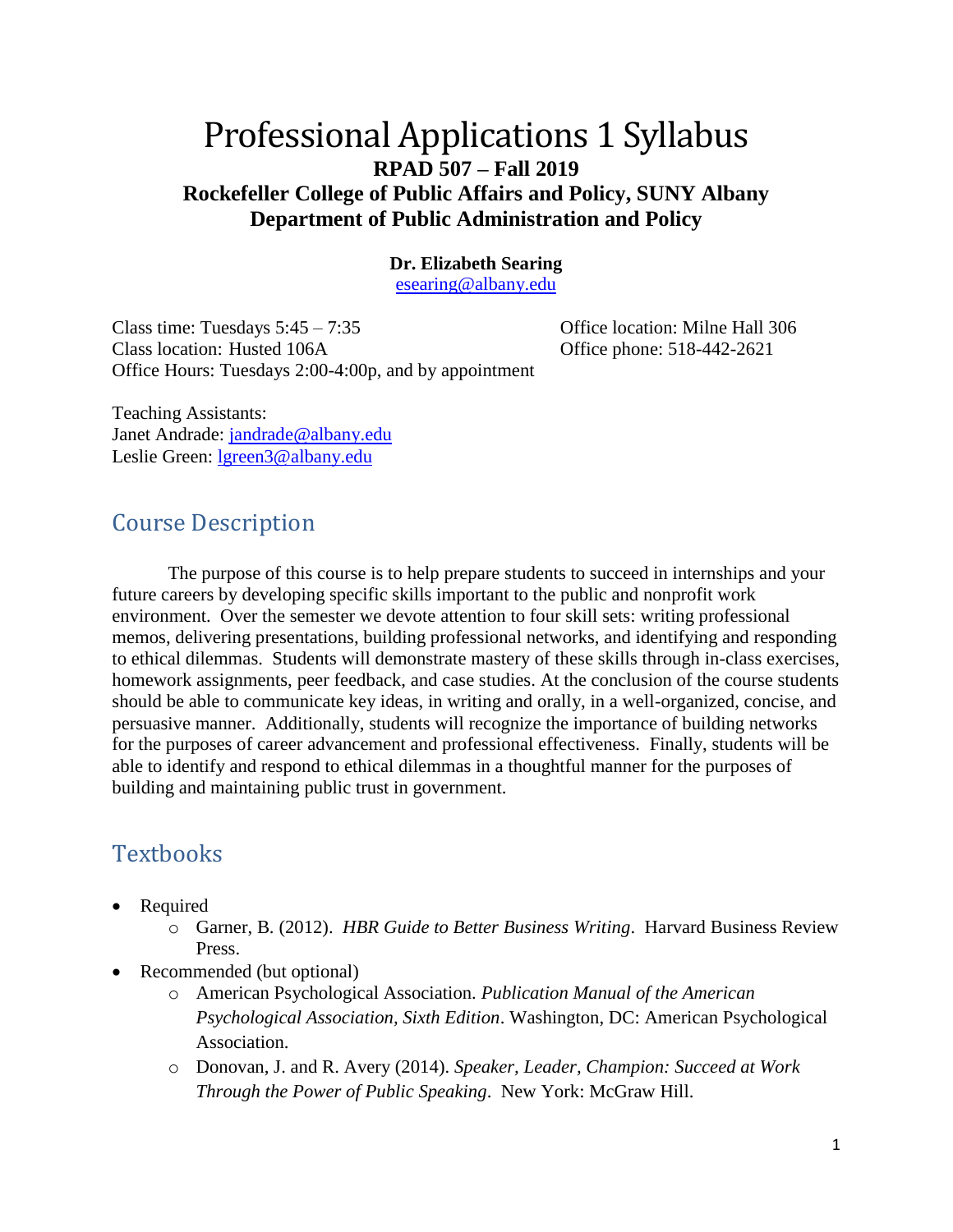- o Searing, E., and Searing, D. (2015). *Practicing Professional Ethics in Economics and Public Policy*. Dordecht: Springer. ISBN-13: 978-9401773058
- Additional readings will be made available through the course Blackboard site which can be accessed from MyUAlbany.

### Communication

Communication outside of scheduled class meetings and office hours will occur primarily over email. Students are expected to check their email every day. The best way to contact me outside of class is by email, NOT through Blackboard. Meetings outside of class and office hours should be scheduled by appointment. All class-related activities, including class and group discussions, emails, and assignments should be conducted in business standard English.

## Grading

Student performance in the course will be determined by the total number of points earned on assignments.

| <b>Welcome Week Case:</b> | 35 points  |
|---------------------------|------------|
| Commentaries:             | 35 points  |
| Homework Assignments:     | 280 points |

The maximum number of points a student may earn during the semester is 350. Additionally, students will have opportunities to earn up to 22 bonus points. Details for all assignments will be distributed separately. Due dates and point totals for each assignment are provided in the schedule attached to this syllabus.

*Attendance.* Attendance is required and necessary for your success in the course, and attendance will occasionally be taken in class. Three or more unexcused absences will result in a student's semester grade being reduced by half a letter grade (from a B to a B-, for example). A student with more than 3 sequential unexcused absences will have a notation placed on the transcript indicating you stopped attending class. Absences will only be excused under certain circumstances, such as an unplanned health emergency, in case of religious observance, or for an authorized intercollegiate event. Documentation is required to have an absence excused. Workrelated travel and events are not excused absences, but should be communicated with the instructor and group members in order to facilitate assignment responsibilities.

*Grading Scale.* Each student's final grade will be determined by an average of points earned. For example, a student earns 322 points over the course of the semester, including the Welcome Week case and bonus points. Her grade would be calculated as:  $322/350 = 92\%$  (A-). As a result of missing three classes, her grade is reduced to a B+. Note that she would have earned an A- if she had attended class.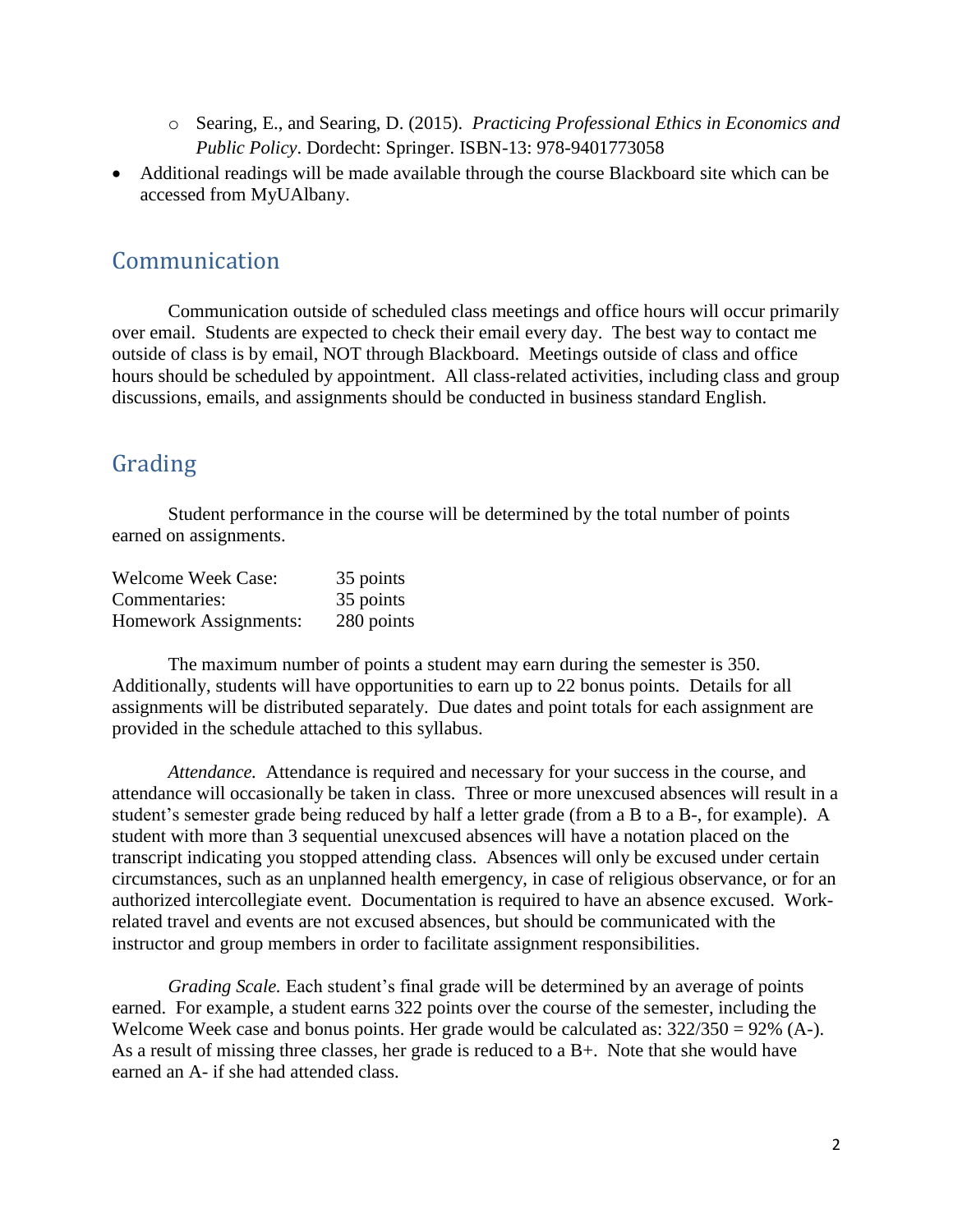| A: 93 percent and above | $C: 73-76$ percent        |
|-------------------------|---------------------------|
| $A - 90$ to 92 percent  | $C-$ : 70-72 percent      |
| $B+$ : 87-89 percent    | D+: $67-69$ percent       |
| $B: 83-86$ percent      | D: $63-66$ percent        |
| $B-$ : 80-82 percent    | D $\cdot$ : 62-60 percent |
| $C_{+}$ : 77-79 percent | E: below 60 percent       |

*Grade Appeals*. Students may appeal a grade on a specific assignment within two weeks of the assignment being returned. Appeals must be submitted on paper, typed-written. In the appeal, students must identify 1) the specific issue you believe should be reconsidered and 2) evidence from assignment instructions, assigned readings, lectures, or other materials that would indicate your original submission is worthy of a higher grade. Be aware that your grade may go up, down, or remain the same as a result of your appeal. A grade appeal will not be considered if the student submitted the wrong version of the assignment.

*Late Assignments.* An assignment is considered late if the paper copy is not submitted at the beginning of class, if the electronic file is not submitted before class, and/or if the electronic file is not readable. Assignments (electronic or hard copy) considered late will be automatically reduced by 20% if they are submitted within 24 hours of their due date and time. Homework submitted between 24-48 hours after the due date will be automatically reduced by 30%; no homework will be accepted after 48 hours from when it was due. Exceptions will be made for extreme health and family emergencies. It is better to submit homework early rather than late, so please plan ahead if you know you will be missing a class session in which an assignment is due.

*Academic Honesty*. Academic honesty is something I take very seriously. Cheating in any form will not be tolerated. Cheating includes, but is not limited to, plagiarism and submitting the same assignment for multiple classes. Students are required to be familiar with the university's academic honesty policies; ignorance is not an excuse for dishonest behavior. In all cases of cheating, a Violation of Academic Integrity Report will be submitted to the Dean of Graduate Studies to be placed in your university file, with copies provided to you, the department head, and the Dean of Rockefeller College. Additional penalties may include some combination of the following: revision and re-submission of the assignment, reduction of the grade or failure of the assignment, reduction of the course grade or failure of the course. In serious instances of cheating, the matter may be referred to the Office of Conflict Resolution and Civic Responsibility, and students may be recommended for suspension or expulsion.

#### **Ombudsperson**

An ombudsperson in government acts as a neutral intermediary between management and the public. Professionals in this role hear complaints or concerns, investigate the issues, and bring the complaints to management's attention. Ombudspersons are to raise these issues in a manner that is confidential, neutral, and independent. One student will be selected to act as an ombudsperson and will meet with me on a regular basis to offer feedback from students in terms of the direction the course is going and bring to my attention any problems with readings, assignments, etc.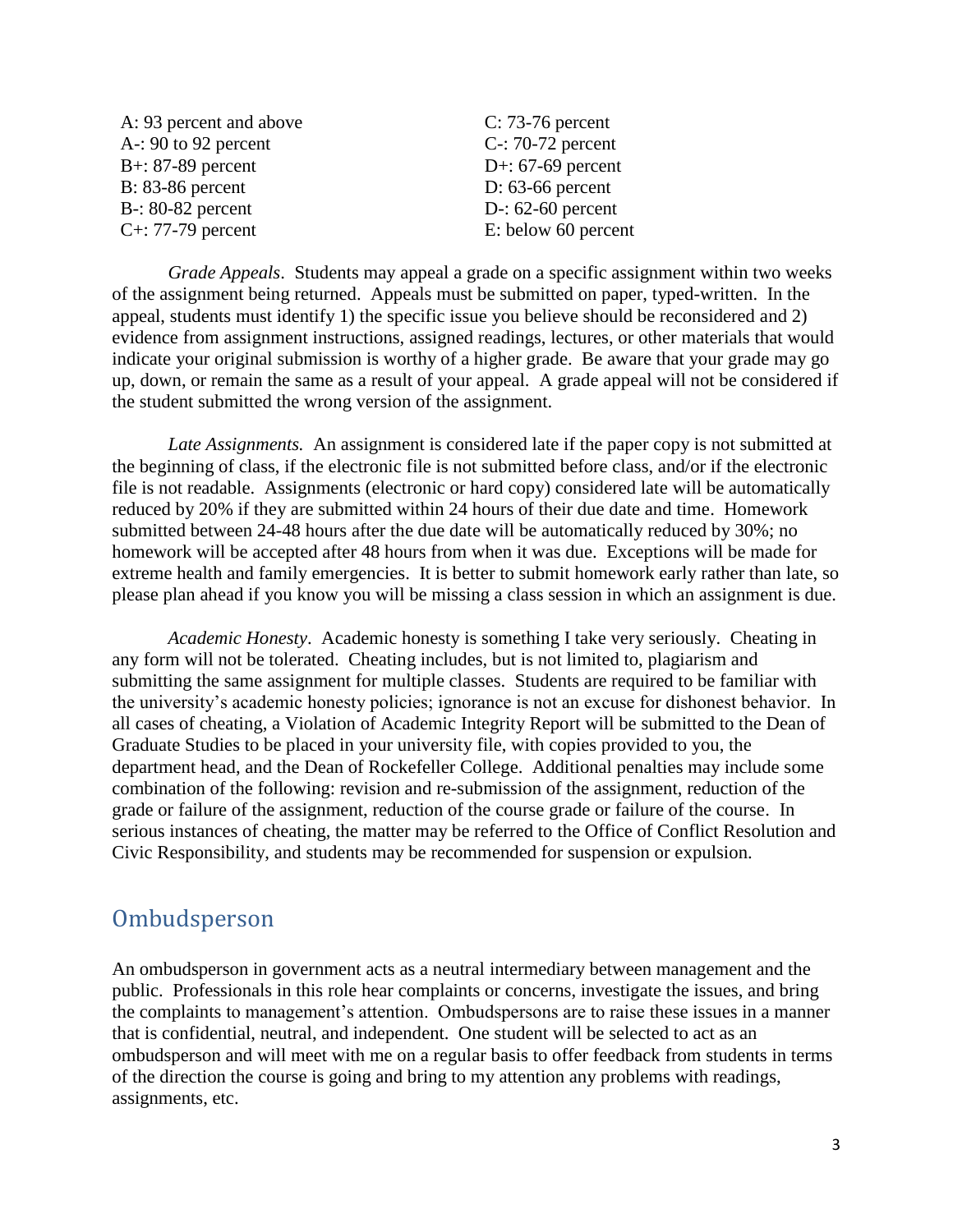Name of ombudsperson: Email: Email:

## Other Course Policies

- It is your instructor's goal to conduct class in an environment that is welcoming to all perspectives. Please treat your fellow students with the respect you want to receive.
- Students with disabilities needing academic accommodation should:
	- (1) contact the Disability Resource Center; and (2) provide the instructor with the appropriate and official university documentation indicating the need for accommodation and what type. This should be done during the first week of class. For more information about services available to University at Albany students with disabilities, contact: Disability Resource Center, University at Albany, State University of New York CC 130, 1400 Washington Avenue, Albany, NY 12222 (518) 442-5490 (voice) Director: [cmalloch@albany.edu](mailto:cmalloch@albany.edu), <http://www.albany.edu/disability/>
- This syllabus serves as a general outline. The instructor reserves the right to deviate from the plan if necessary. Students will be notified promptly of any modifications.
- Arrive to class on time. Arriving late is disruptive to both the instructor and your classmates.
- Turn off all cell phones, music/video players, and anything that beeps and/or vibrates. If there is an emergency which requires you to leave your cell phone on during class, notify your instructor before class begins.
- Taking notes on your laptop is acceptable, but computer use should be limited to course activities appropriate for that class. The instructor reserves the right to view anything on your computer screen if it is open in class (and the people sitting around you are already probably viewing it, too.)
- Semester grades of "Incomplete": A tentative grade given only when the student has nearly completed the course but due to circumstances beyond the student's control the work is not completed on schedule. The date for the completion of the work is specified by the instructor. The date stipulated will not be later than one month before the end of the session following that in which the Incomplete is received. The grade I is automatically changed to E or U unless work is completed as agreed between the student and the instructor. For more information, please see the Graduate Bulletin:

[https://www.albany.edu/graduatebulletin/requirements\\_degree.htm#graduate\\_grades](https://www.albany.edu/graduatebulletin/requirements_degree.htm#graduate_grades)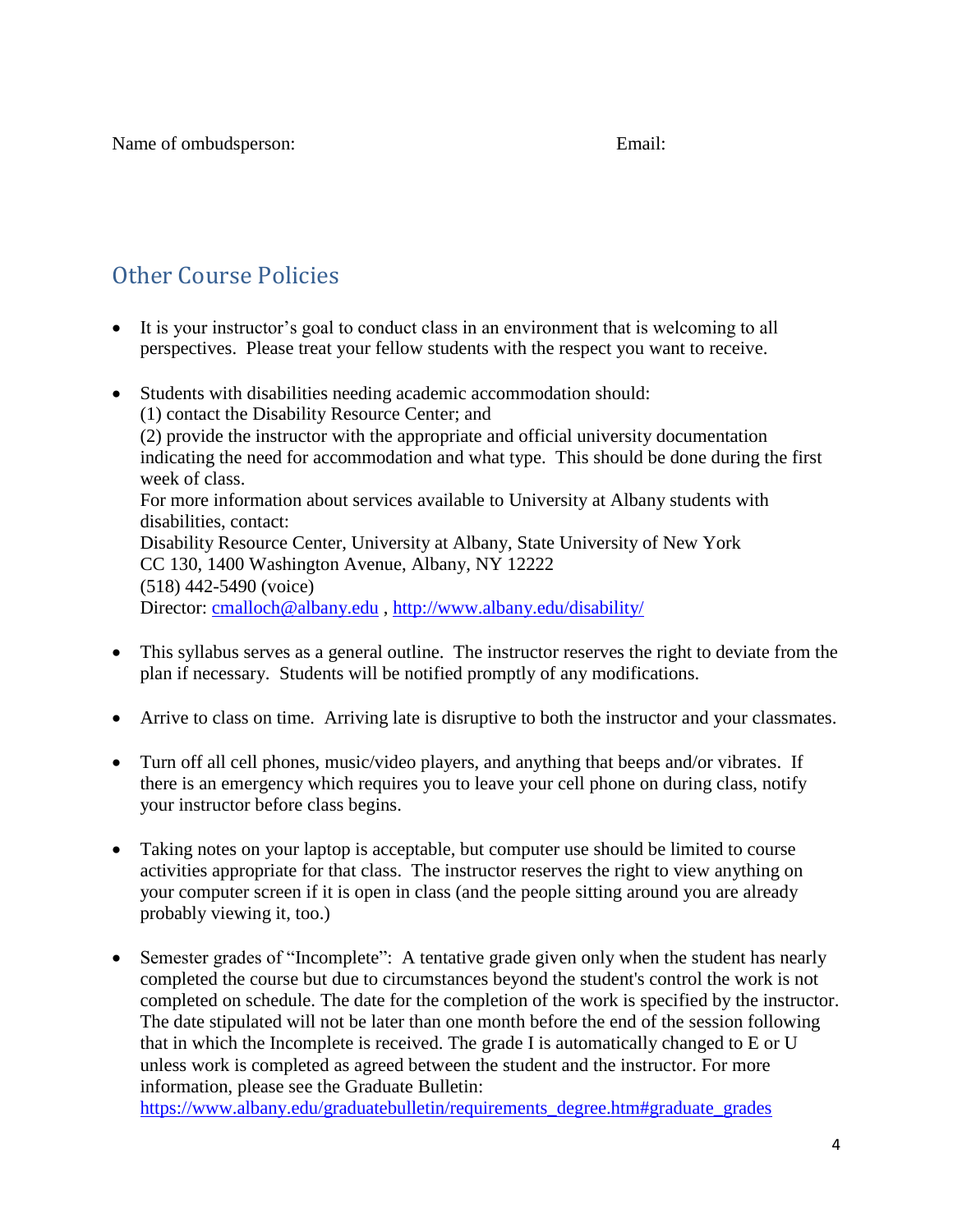# Course Schedule

| August 27       | <b>Topic:</b> Introduction to the Course                                                       |
|-----------------|------------------------------------------------------------------------------------------------|
|                 | For half of class we will have a guest panel on succeeding in the MPA program.                 |
| September<br>3  | Topic: Being a Professional: Service, Competence, and Teamwork                                 |
|                 | <b>Readings completed before class:</b>                                                        |
|                 | MPA Competencies (back of this packet and in MPA handbook)                                     |
|                 | "Teamwork" by the Center for Army Profession and Ethic. Available on<br>YouTube. 8:05 minutes. |
|                 | Dillon, "Managing Conflict Constructively" (on Blackboard)<br>$\bullet$                        |
|                 | Rather, "The Vote" from What Unites Us                                                         |
|                 | TED Talk by Siddhartha Roy: Science in Service to the Public Good.<br>$\bullet$                |
|                 | Filmed November 2016 at TEDx Virginia Tech. 14:33 minutes.                                     |
|                 | <b>Homework Due:</b>                                                                           |
|                 | Welcome Week team evaluation                                                                   |
|                 | Commentary 1 Due                                                                               |
| September<br>10 | Topic: Professional Writing I                                                                  |
|                 | <b>Readings completed before class:</b>                                                        |
|                 | Garner, Sections 8-14, 18-20                                                                   |
|                 | Pennock, Chapter 13 (on Blackboard)                                                            |
|                 | Examples of memos and emails (please bring these to class)                                     |
|                 | <b>Homework Due:</b>                                                                           |
|                 | Competencies Essay (20 points)                                                                 |
| September<br>17 | Topic: Professional Writing II                                                                 |
|                 | <b>Readings completed before class:</b>                                                        |
|                 | Garner, Sections 1, 2, and 17                                                                  |
|                 | Pennock, Chapter 1 (on Blackboard)                                                             |
|                 | <b>Commentary 2 Due</b>                                                                        |
| September<br>24 | <b>Topic: Professional Writing III</b>                                                         |
|                 | <b>Readings completed before class:</b>                                                        |
|                 | Garner, sections 6 and 15                                                                      |
|                 | Pennock, chapter 7 (on Blackboard)                                                             |
|                 | <b>Homework Due:</b>                                                                           |
|                 | Writing Assignment Part I (15 points)                                                          |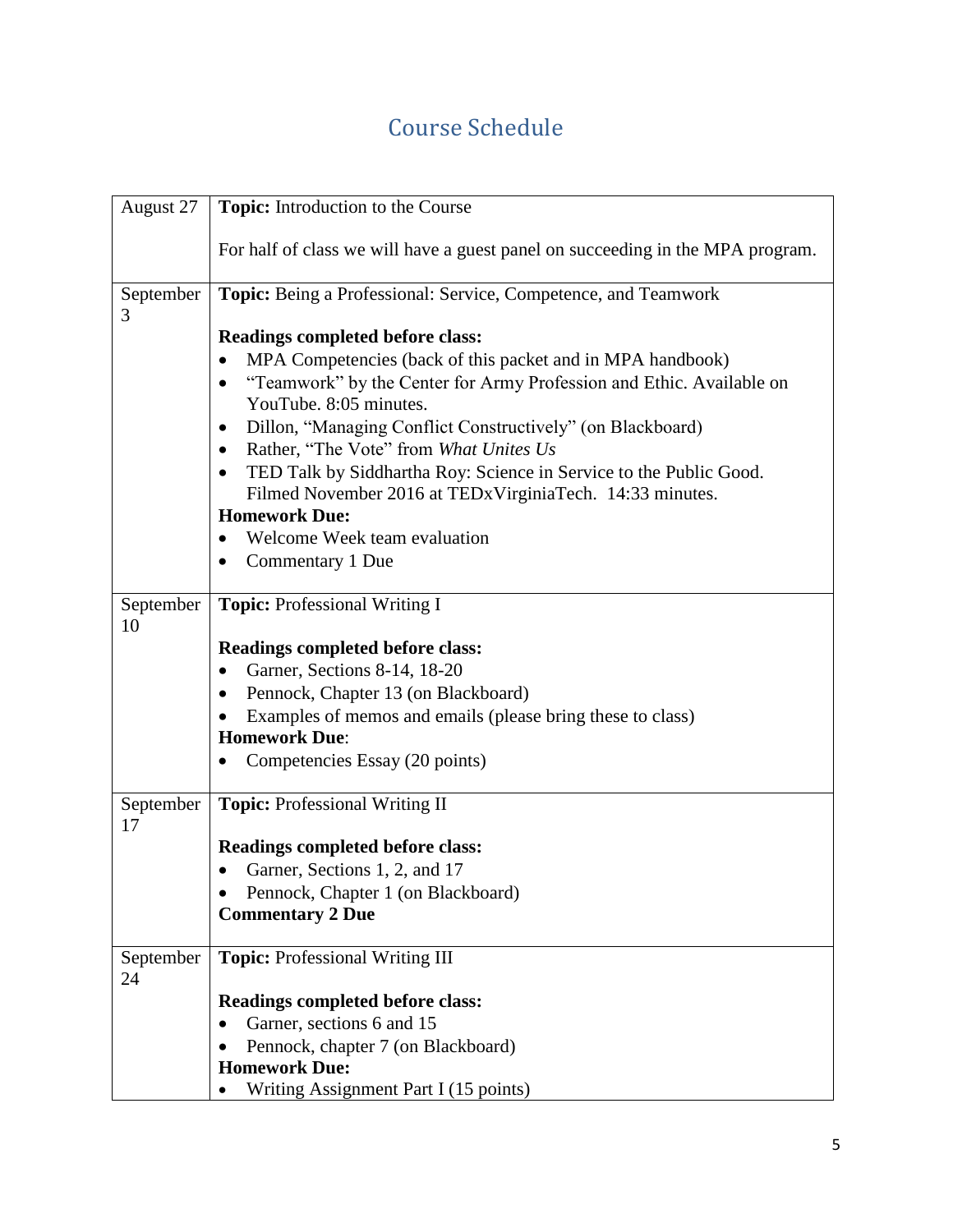| October 1     | Topic: Making Presentations I: The Basics                                                            |
|---------------|------------------------------------------------------------------------------------------------------|
|               | Half of this class will be a mini-workshop on interacting with the press.                            |
|               | <b>Readings completed before class:</b>                                                              |
|               | Donovan and Avery, chapter 2 (on Blackboard)                                                         |
|               | Duarte, pgs. 3-26 (on Blackboard)<br>$\bullet$                                                       |
|               | Listen to Dr. Martin Luther King's "I Have a Dream" speech (August 28,<br>$\bullet$                  |
|               | 1963) before class: http://www.youtube.com/watch?v=smEqnnklfYs                                       |
|               | <b>Homework Due:</b>                                                                                 |
|               | Writing Assignment Part II & III ( $10+45$ points)                                                   |
| October 8     | Topic: Making Presentations II: Policy                                                               |
|               | Readings completed before class:                                                                     |
|               | Donovan and Avery, chapter 8 (on Blackboard)                                                         |
|               | Duarte, pgs. 155-180 (on Blackboard)<br>٠                                                            |
|               | TED Talk by Amy Cuddy: Your Body Language Shapes Who You Are.<br>٠                                   |
|               | Delivered June 2012, posted online in October 2012. 20 minutes long.                                 |
|               | https://youtu.be/Ks-_Mh1QhMc                                                                         |
|               | <b>Commentary 3 Due</b>                                                                              |
| October<br>22 | Topic: Making Presentations III: General Audience                                                    |
|               | <b>Readings completed before class:</b>                                                              |
|               | Donovan and Avery, chapter 7 (on Blackboard)                                                         |
|               | Two TEDish talks:<br>$\bullet$                                                                       |
|               | Pat Kelly: Thought Leader<br>$\circ$                                                                 |
|               | https://www.youtube.com/watch?v=_ZBKX-6Gz6A                                                          |
|               | Will Stephen: How to Sound Smart in Your TEDx Talk<br>$\circ$                                        |
|               | https://www.youtube.com/watch?v=8S0FDjFBj8o<br><b>Homework Due:</b>                                  |
|               | Before class: Presentation Assignment Part I Due (15 points)                                         |
|               | Final Presentations will be delivered and recorded outside of class on the                           |
|               | following Thursday (24 <sup>th</sup> ) and Friday (25 <sup>th</sup> ) (Part II & III: 10+45 points). |
|               |                                                                                                      |
| October<br>29 | Topic: Ethics and Public Sector Values I                                                             |
|               | <b>Readings completed before class:</b>                                                              |
|               | Searing and Searing, chapter 1 and 3 (on Blackboard)                                                 |
|               | Examples of Codes of Ethics                                                                          |
|               | <b>Homework Due:</b>                                                                                 |
|               | Commentary 4 Due                                                                                     |
|               | <i>Optional</i> presentation bonus (5 points)                                                        |
|               |                                                                                                      |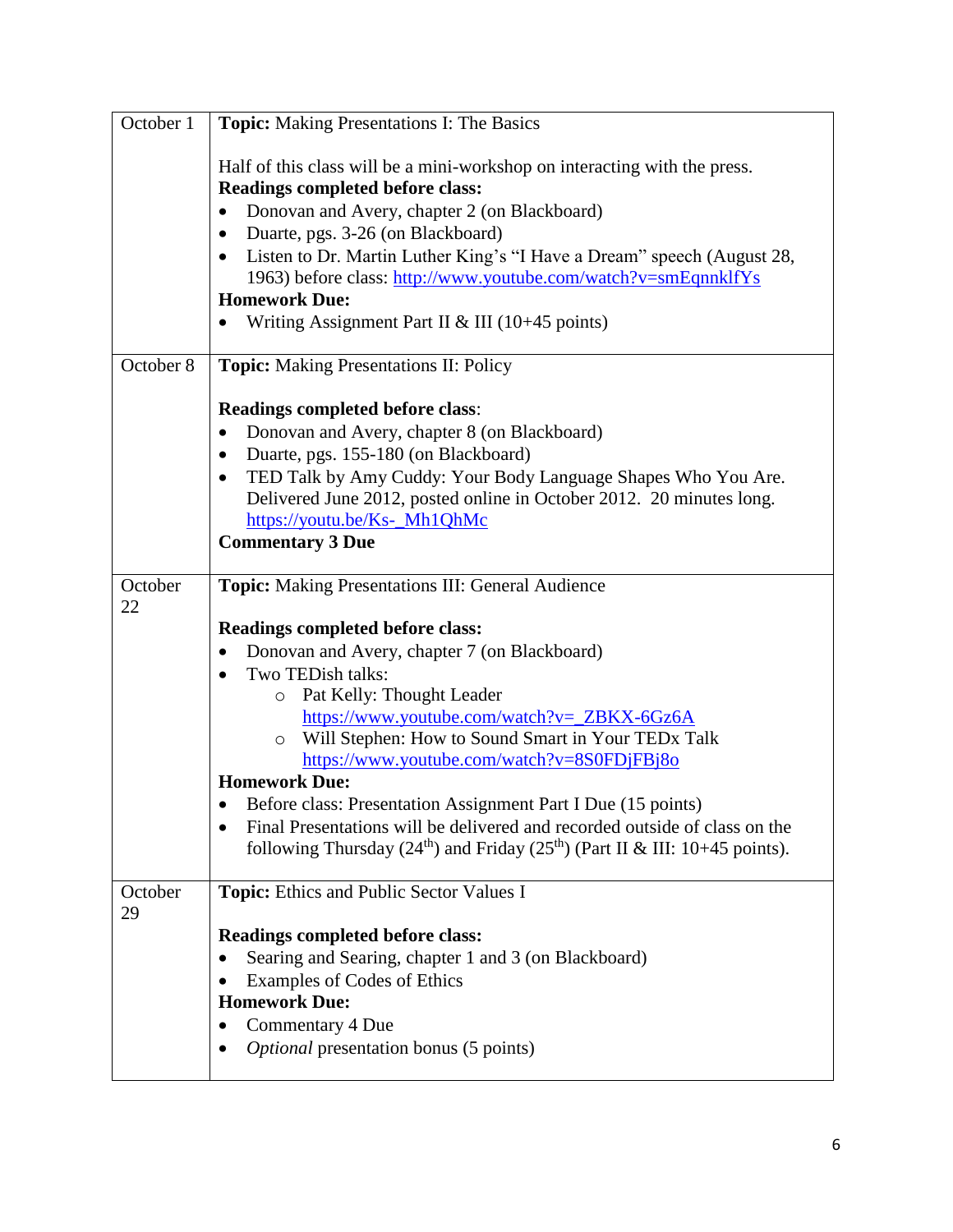| November | Topic: Ethics and Public Sector Values II                                                |
|----------|------------------------------------------------------------------------------------------|
| 5        | <b>Readings completed before class:</b>                                                  |
|          | Searing and Searing, chapter 4 (on Blackboard)                                           |
|          | Downe, J., Cowell, R. and Morgan, K. (2016), What Determines Ethical<br>$\bullet$        |
|          | Behavior in Public Organizations: Is It Rules and/or Leadership? Public                  |
|          | Administration Review. (on Blackboard)                                                   |
|          | <b>Homework Due:</b>                                                                     |
|          | Commentary 5 Due<br>$\bullet$                                                            |
|          | Networking Assignment Parts I and II (10+5 points)<br>$\bullet$                          |
| November | Topic: Ethics and Public Sector Values III                                               |
| 12       |                                                                                          |
|          | Ethics Assignment Part I will be completed in class.                                     |
|          | <b>Readings completed before class:</b>                                                  |
|          | Rather, "Dissent" from What Unites Us                                                    |
|          | <b>Homework Due:</b>                                                                     |
|          | TDPs with signatures from your adviser and Yalitza Negron (5 points)<br>$\bullet$        |
|          | Commentary 6 Due                                                                         |
| November | <b>Topic:</b> Networking I                                                               |
| 19       |                                                                                          |
|          | Guest speaker: Dr. Karl Rethemeyer                                                       |
|          | Readings completed before class:                                                         |
|          | Baker, W. (2000). What is Social Capital and Why Should You Care about<br>$\bullet$      |
|          | It? In Achieving Success Through Social Capital, p 1-25. Jossey-Bass. (on<br>Blackboard) |
|          | Putnam, R. D. (1995). Bowling Alone: America's Declining Social Capital.                 |
|          | Journal of Democracy 6(1), 65-78. The Johns Hopkins University Press.                    |
|          | Retrieved August 27, 2017, from Project MUSE database. (on Blackboard)                   |
|          | <b>Homework Due:</b>                                                                     |
|          | Networking Assignment Part III (30 points)                                               |
|          | <i>Optional</i> network bonus assignment (5 points)                                      |
| November | <b>Topic:</b> Networking II                                                              |
| 26       |                                                                                          |
|          | Guest speaker: Yalitza Negron                                                            |
|          | <b>Reading completed before class:</b>                                                   |
|          | Tufts, Jacobson, and Stevens (2015). Status Update Social Media and Local                |
|          | Government Human Resource Practices. Review of Public Personnel                          |
|          | Administration 35.2: 193-207. (on Blackboard)                                            |
|          | <b>Homework Due:</b>                                                                     |
|          | Ethics Assignment Part II & III Due $(10+30 \text{ points})$ .<br>$\bullet$              |
|          | Optional ethics bonus assignment (10 points)                                             |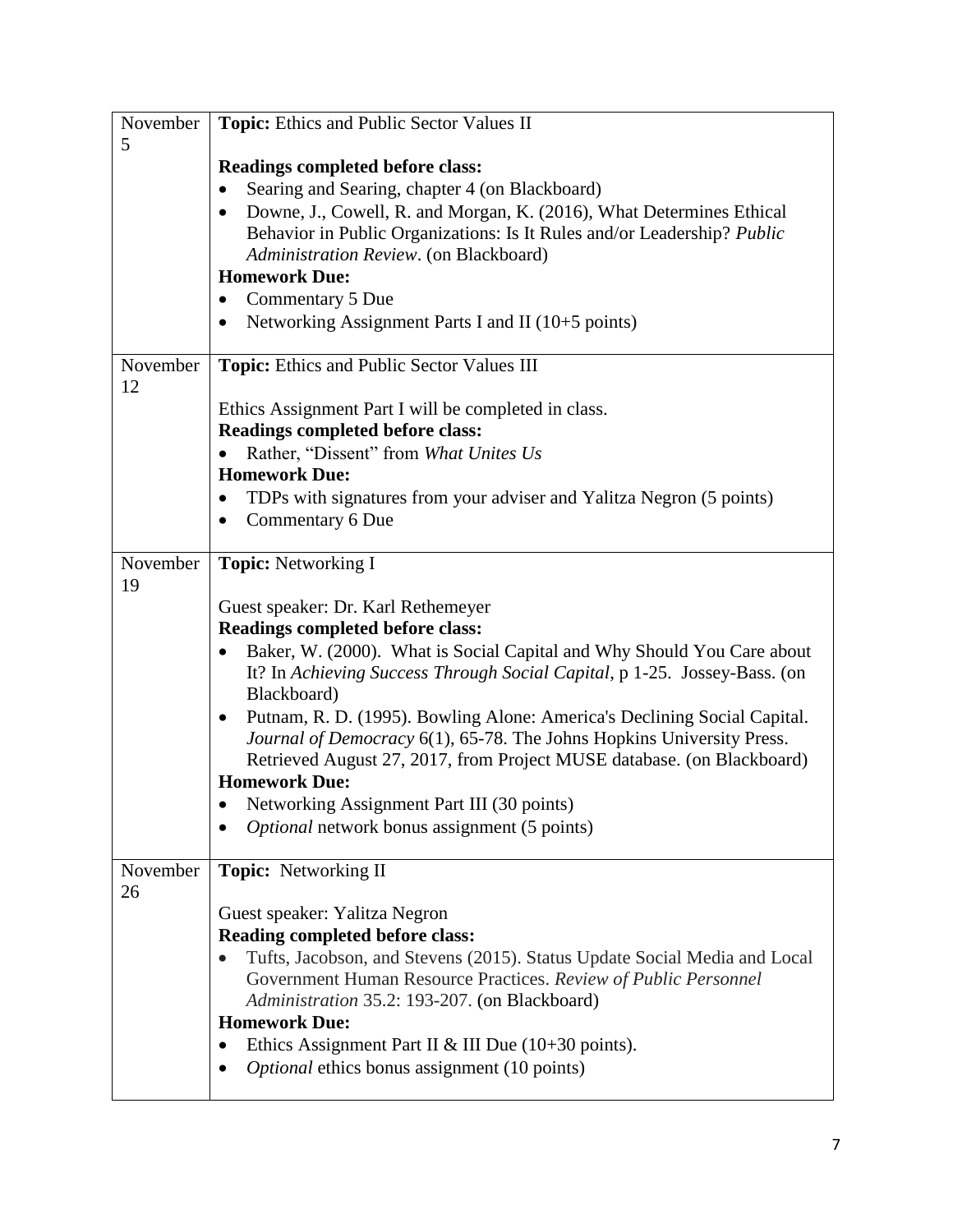| December | <b>Synthesis:</b> What it means to be in public service |
|----------|---------------------------------------------------------|
|          |                                                         |
|          | <b>Readings completed before class:</b>                 |
|          | Rather, "Service" from What Unites Us                   |
|          | <b>Commentary 7 Due</b>                                 |
|          |                                                         |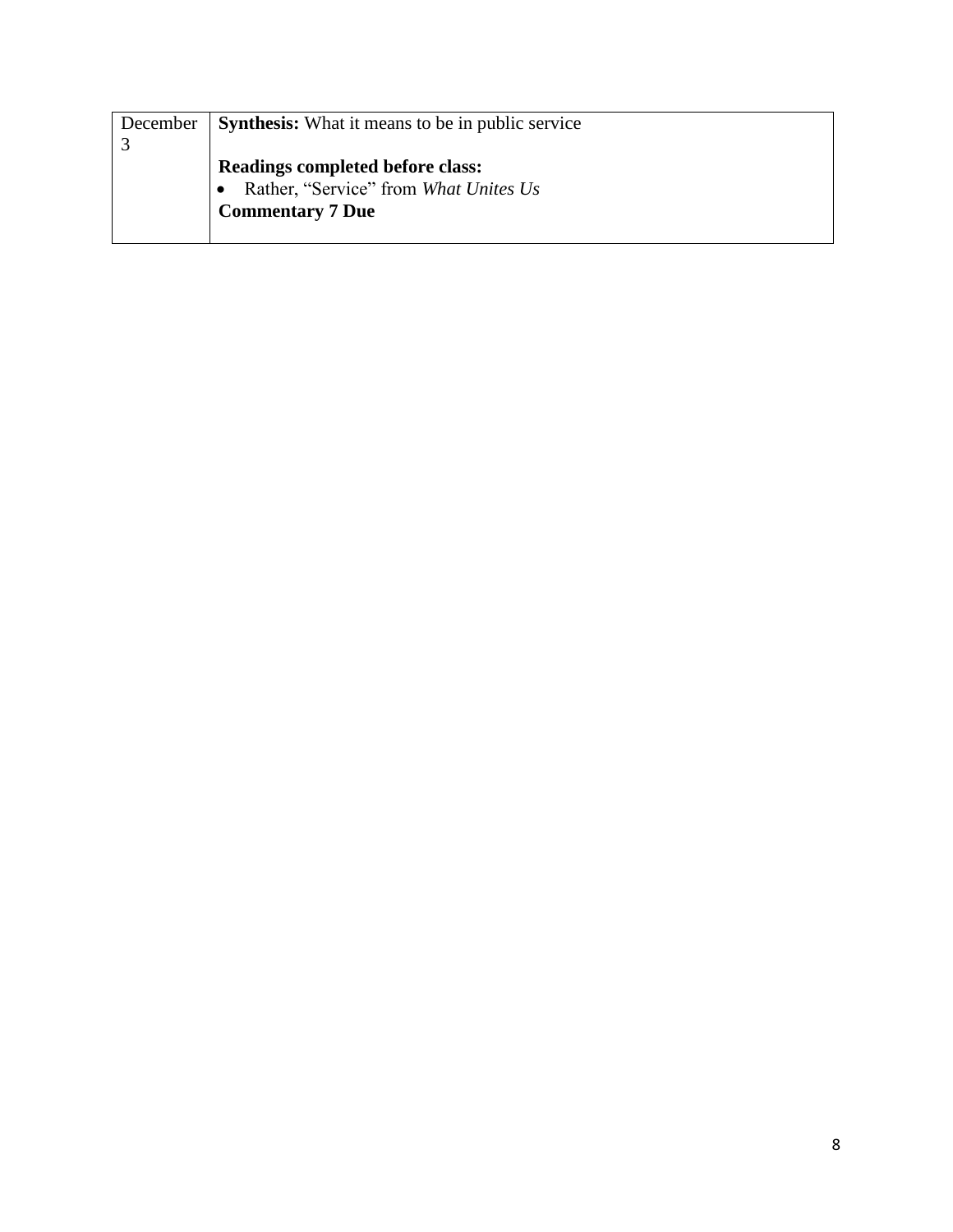## Appendix I: Commentaries

Commentaries are designed as short assignments intended to get student to engage with the week's reading material. Over the course of the semester students will submit seven commentaries, each worth five points, for a total of 35 points towards the semester point total. There are two primary purposes for the commentaries: 1) to hold students accountable for completing the assigned reading, and 2) to facilitate class discussions.

Each commentary assignment will ask students to reflect on the readings assigned for the week. The instructions for each commentary will be different and will be posted on Blackboard.

*Submission*. Commentaries are due before class. They are to be submitted through Blackboard, in electronic form only. Late commentaries will not be accepted, except in extreme cases of a health or family emergency.

*Grading*. Each week's commentaries are worth five possible points. Submissions will be graded according to the following criteria: 1) did the student complete the assignment, 2) did the student respond thoughtfully to the instructions for the week, and 3) to what degree does the submission reflect the content of the assigned reading.